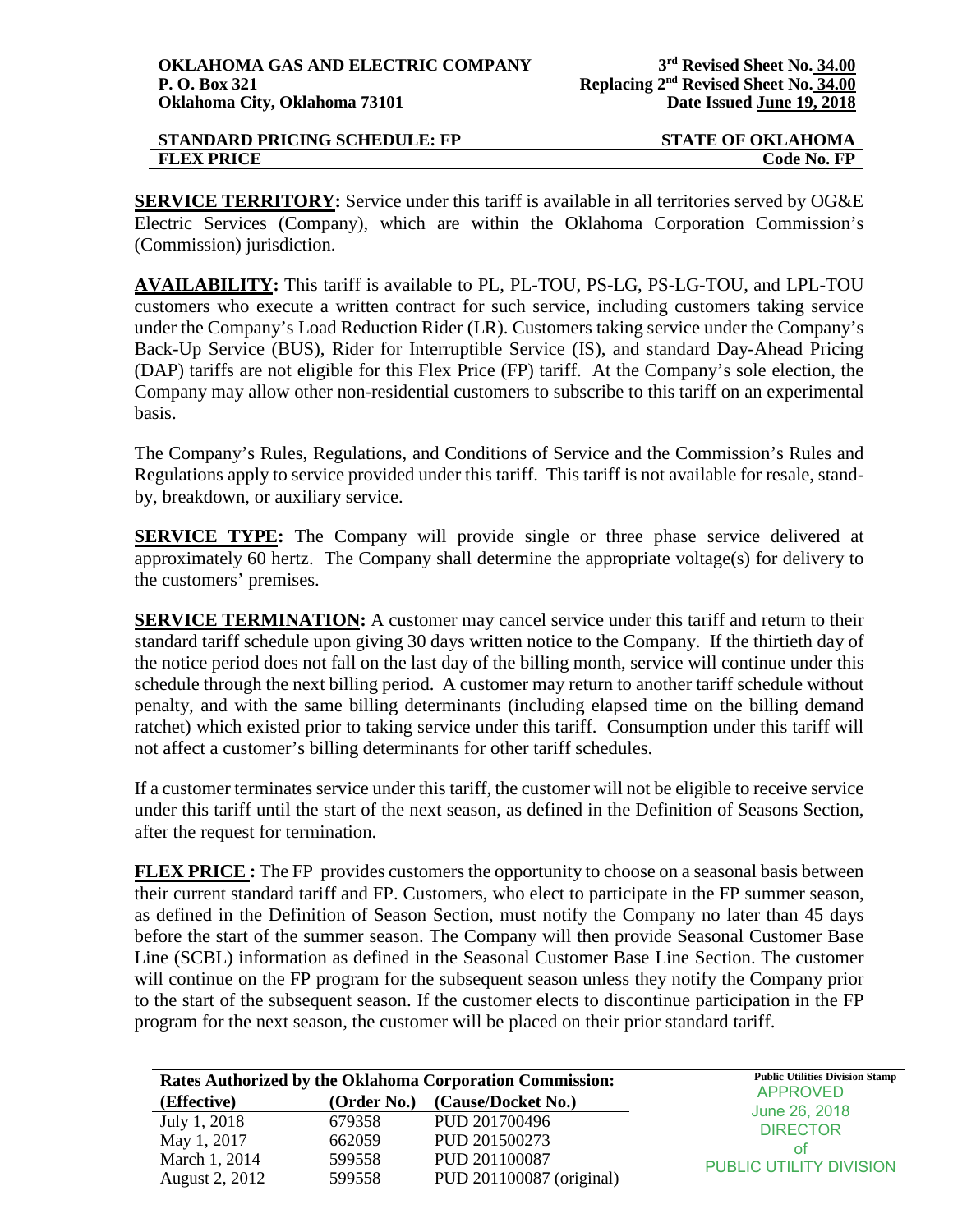| <b>STANDARD PRICING SCHEDULE: FP</b> | <b>STATE OF OKLAHOMA</b> |
|--------------------------------------|--------------------------|
| <b>FLEX PRICE</b>                    | Code No. FP              |

The customer's bill under this tariff will consist of two parts: (1) the Standard Bill component and (2) the FP component. The Standard Bill component will be determined by multiplying the SCBL billing determinants by the customer's standard tariff rate(s). The FP component will be the sum over all time-of-use periods of the difference between each hour's actual kilowatt-hour use and the SCBL kilowatt-hour use multiplied by the respective FP.

**PRICE NOTICE:** By a method specified by the Company and by 6:00 p.m. (local time) each day, the Company will make available to FP customers the FP Prices as defined in the FP Pricing Section which shall be effective for the twenty-four hour period from 11:00 p.m. on the current day until 11:00 p.m. the following day. The customer will be responsible for obtaining the necessary equipment to receive FP prices. Except during high-risk-outage periods, the Company may make prices available for Saturday through Monday on the previous Friday. More than dayahead pricing may also be used for the following holidays: New Year's Day, Martin Luther King Day, Presidents Day, Memorial Day, Independence Day, Labor Day, Veterans' Day, Thanksgiving (Thursday and Friday), and Christmas (including Christmas Eve Day).

Under high-outage-risk circumstances, the Company may not be able to project prices more than one day in advance, and the Company reserves the right to update prices on a one-day-ahead basis.

If, on certain occasions, a customer is unable to receive the FP prices in the manner specified by the Company, the customer shall inform the Company so that prices may be provided. In the event that the Company is unable to post prices by 7:00 p.m. (local time), the previous day's prices shall apply.

**PRICE REDUCTION SUBSEQUENT TO PRICE NOTIFICATION:** Subsequent to providing time-of-use period prices by 6:00 p.m. of the day before the prices are effective, the Company may decrease its FP prices. The Company shall notify customers of such change in prices as soon as is practicable.

## **DEFINITION OF SEASONS AND TIME-OF-USE PERIODS:**

**Summer Season:** The five OG&E revenue months of June through October

**Winter Season:** The seven OG&E revenue months of November through May.

## **Time-of Use Periods:**

Time-of-Use period 1\* - the 4 hour period ending 3am

Time-of-Use period 2 - the 4 hour period ending 7am

Time-of-Use period 3 - the 4 hour period ending 11am

|                       |             | <b>Rates Authorized by the Oklahoma Corporation Commission:</b> | <b>Public Utilities Division Stamp</b> |
|-----------------------|-------------|-----------------------------------------------------------------|----------------------------------------|
| (Effective)           | (Order No.) | (Cause/Docket No.)                                              | <b>APPROVED</b>                        |
| July 1, 2018          | 679358      | PUD 201700496                                                   | June 26, 2018                          |
| May 1, 2017           | 662059      | PUD 201500273                                                   | <b>DIRECTOR</b><br>ΩŤ                  |
| March 1, 2014         | 599558      | PUD 201100087                                                   | <b>PUBLIC UTILITY DIVISION</b>         |
| <b>August 2, 2012</b> | 599558      | PUD 201100087 (original)                                        |                                        |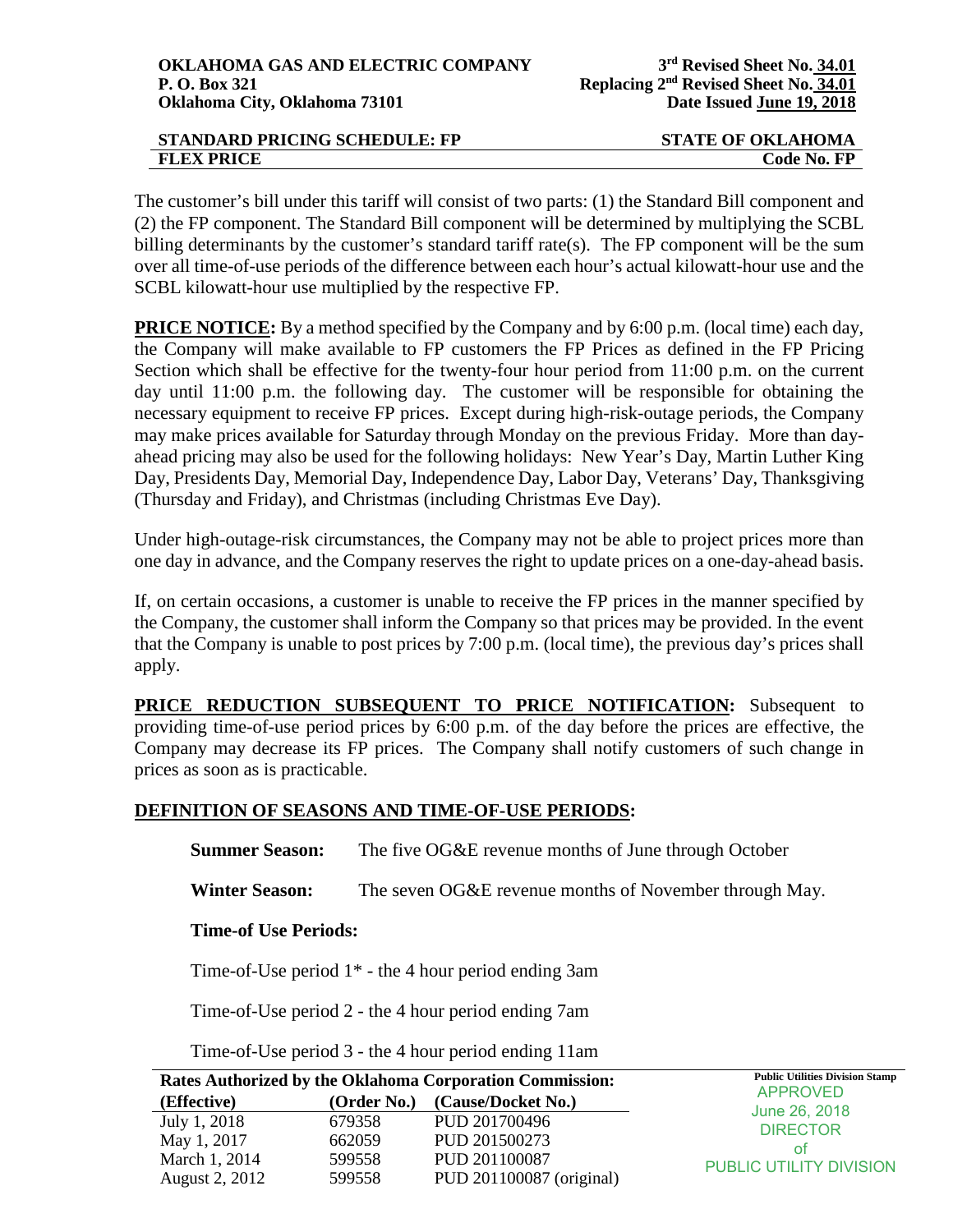## **STANDARD PRICING SCHEDULE: FP STATE OF OKLAHOMA FLEX PRICE** Code No. FP

Time-of-Use period 4 - the 4 hour period ending 3pm

Time-of-Use period 5 - the 4 hour period ending 7pm

Time-of-Use period 6 - the 4 hour period ending 11pm

\*The transition between daylight and standard time will affect this period.

**SEASONAL CUSTOMER BASE LINE (SCBL):** The customer must have 12 consecutive months of service from which the SCBL can be developed. For existing customers, the SCBL shall be 12 consecutive months of customer-specific, historical, hourly load information adjusted for calendar day-type matching and other special circumstances that may have affected the customer's usage pattern.

The SCBL will convert the seasonal monthly hourly loads to an average weekday and weekend daily load broken in to six four hour time-of-use periods, one SCBL for the weekday and one SCBL for the weekend day for all months in the season. This means that the daily weekday load pattern will be the same for all weekdays of a given month and each weekend load pattern will be the same for all weekend days of a given month. For definitions of the Seasons and time-of-use periods see the Definition of Seasons and Time-of-Use Periods section.

At the Company's sole discretion, customers may be permitted to aggregate multiple accounts, under the same ownership, and the same rate, into a single SCBL. The SCBL includes a table reflecting the summation of the individual account billing demands by month. Where block rates apply, the blocks of the rate shall be multiplied by the number of accounts included in the aggregated SCBL.

While a customer is taking service under this tariff, the Company may adjust the SCBL to reflect permanent substantiated changes in operating conditions. These conditions include, but are not limited to: (1) Permanent reductions in the customer's usage due operational changes, (2) Reductions due to demand-side management investment at the customer facility, (3) Additions or upgrades to the transmission and/or distribution facilities required to serve the customer's load, or (4) other conditions that affect the Company's cost of providing service to the customer.

**FLEX PRICE PRICING:** The prices for FP will be developed by taking the daily prices used with the Company's Day-Ahead Pricing (DAP) program and convert them into six average timeof-use period prices daily. Prices will be provided by 6:00 p.m. the day before.

**STANDARD BILL:** The Standard Bill is calculated by applying the Otherwise Applicable Rate (OAR), including all applicable riders and surcharges, to the customer's SCBL billing determinants for the billing period, including the 15 minute billing demands. If base rates, riders, or surcharges

| <b>Rates Authorized by the Oklahoma Corporation Commission:</b> |             | <b>Public Utilities Division Stamp</b> |                                  |
|-----------------------------------------------------------------|-------------|----------------------------------------|----------------------------------|
| (Effective)                                                     | (Order No.) | (Cause/Docket No.)                     | <b>APPROVED</b>                  |
| July 1, 2018                                                    | 679358      | PUD 201700496                          | June 26, 2018<br><b>DIRECTOR</b> |
| May 1, 2017                                                     | 662059      | PUD 201500273                          | nt                               |
| March 1, 2014                                                   | 599558      | PUD 201100087                          | <b>PUBLIC UTILITY DIVISION</b>   |
| August 2, 2012                                                  | 599558      | PUD 201100087 (original)               |                                  |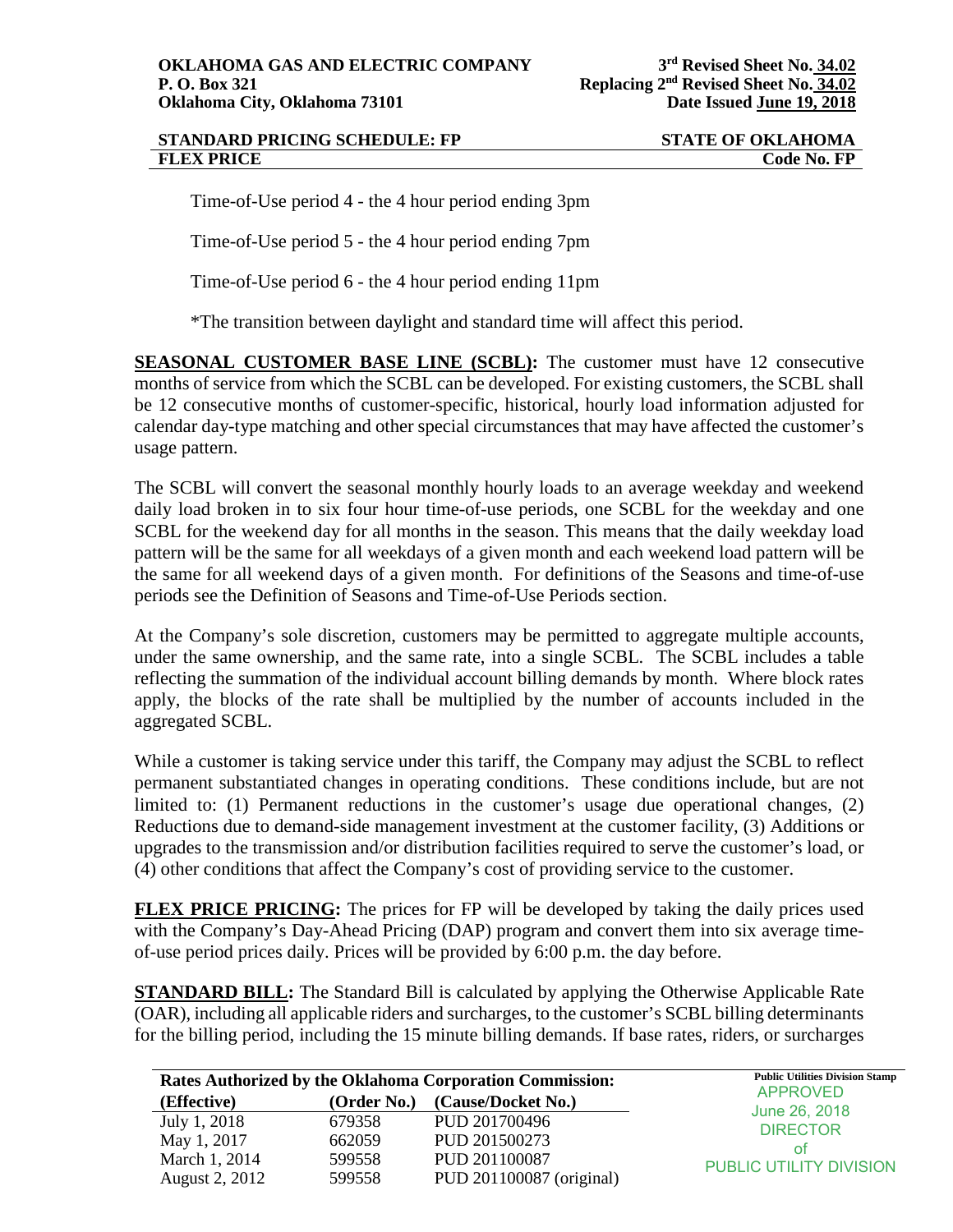| <b>STANDARD PRICING SCHEDULE: FP</b> | <b>STATE OF OKLAHOMA</b> |
|--------------------------------------|--------------------------|
| <b>FLEX PRICE</b>                    | Code No. FP              |

are subsequently revised, those changes will be reflected in the customer's Standard Bill based on their SCBL billing determinants for a given month.

As required by the Company's Terms and Conditions of Service, customers taking service under this tariff may be required to make a one-time contribution or pay a monthly facilities charge sufficient to cover the cost of any transmission and distribution facilities provided by the Company to accommodate the customer's load.

**BILL DETERMINATION:** A bill under this tariff is rendered after each monthly billing period and consists of a Standard Bill amount, and a charge (or credit) for incremental (or decremental) energy use based on the difference between a customer's actual use and the customer's SCBL in each hour multiplied by the respective Flex Price provided during the billing period. The monthly bill under this tariff is calculated using the following formula:

| FP Bill <sub>Mo.</sub>                                                   | $=$ | Standard Bill <sub>Mo.</sub> + Price <sub>FP</sub> Energy Charge                                                                                                            |  |
|--------------------------------------------------------------------------|-----|-----------------------------------------------------------------------------------------------------------------------------------------------------------------------------|--|
| Where:                                                                   |     |                                                                                                                                                                             |  |
| $FP$ Bill <sub>Mo.</sub>                                                 | $=$ | Customer's bill for service under this option in a<br>specific billing month                                                                                                |  |
| Standard Bill Mo.                                                        | $=$ | Customer's bill for a specific month of use as defined by the<br>SCBL and billed under the OAR, inclusive of all applicable<br>riders exclusive of franchise fees and taxes |  |
| <b>Pricer Energy Charge</b> = $\sum$ [FP x (Load <sub>Hr. -</sub> SCBL)] |     |                                                                                                                                                                             |  |
| Σ                                                                        | $=$ | Sum over all time-of-use periods of the monthly billing<br>period                                                                                                           |  |
| Load <sub>Hr.</sub>                                                      | $=$ | Customer's actual kWh use in an hour                                                                                                                                        |  |
| <b>SCBL</b>                                                              | $=$ | Seasonal Customer Base Line kWh<br>based on the SCBL time-of-use period                                                                                                     |  |
| <b>FP</b>                                                                | $=$ | FP price based on the time-of-use period<br>DAP average                                                                                                                     |  |
| Where:                                                                   |     |                                                                                                                                                                             |  |

## The DAP is determined per the DAP tariff

|                |             | <b>Rates Authorized by the Oklahoma Corporation Commission:</b> | <b>Public Utilities Division Stamp</b><br><b>APPROVED</b> |
|----------------|-------------|-----------------------------------------------------------------|-----------------------------------------------------------|
| (Effective)    | (Order No.) | (Cause/Docket No.)                                              | June 26, 2018                                             |
| July 1, 2018   | 679358      | PUD 201700496                                                   | <b>DIRECTOR</b>                                           |
| May 1, 2017    | 662059      | PUD 201500273                                                   | ΟŤ                                                        |
| March 1, 2014  | 599558      | PUD 201100087                                                   | <b>PUBLIC UTILITY DIVISION</b>                            |
| August 2, 2012 | 599558      | PUD 201100087 (original)                                        |                                                           |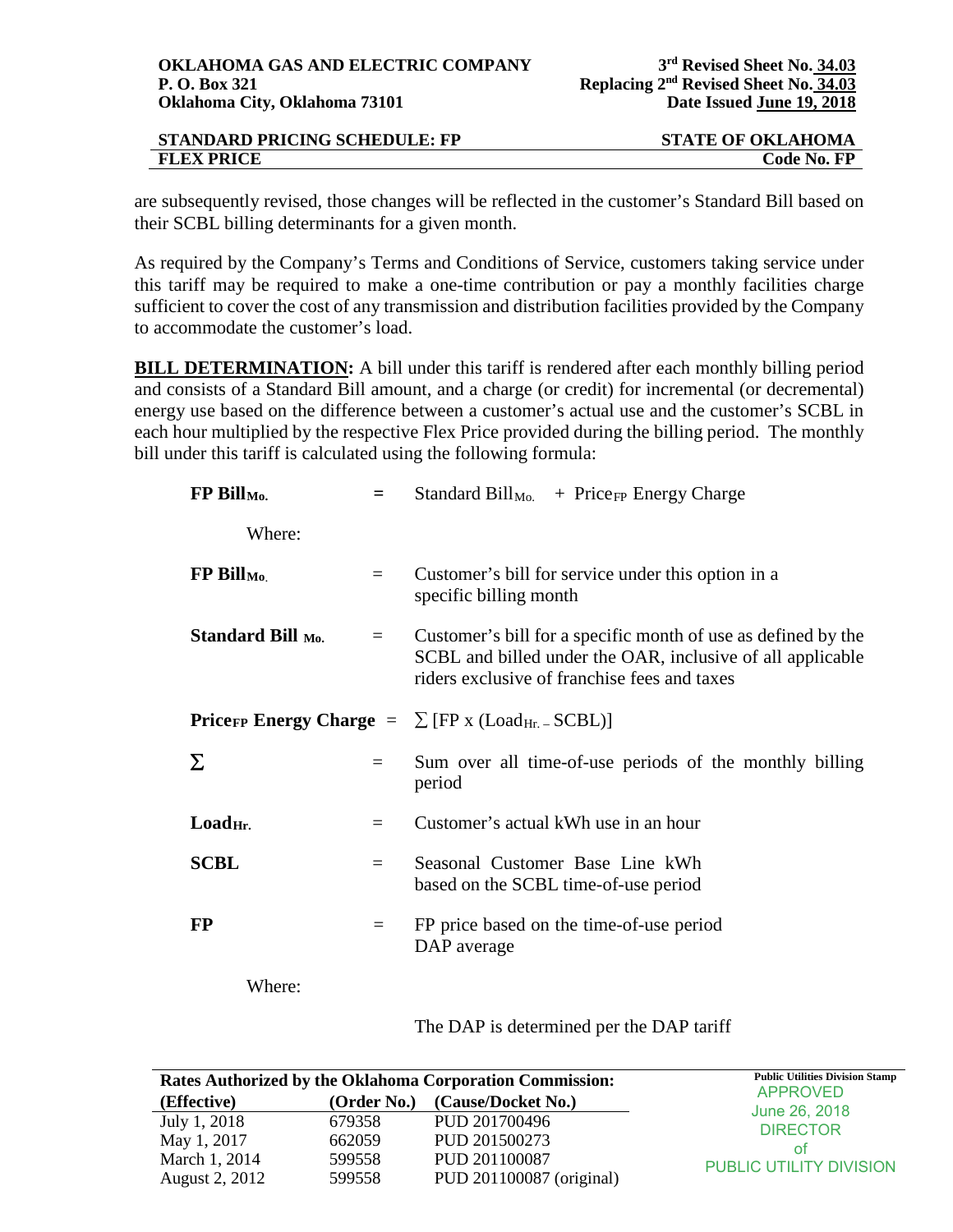| <b>STANDARD PRICING SCHEDULE: FP</b> | <b>STATE OF OKLAHOMA</b> |
|--------------------------------------|--------------------------|
| <b>FLEX PRICE</b>                    | Code No. FP              |

**POWER FACTOR CLAUSE:** In applying the standard tariff Power Factor Clause for the Standard Bill portion of the monthly bill calculation, the Average Power Factor will be based on total monthly consumption. The customer's standard tariff Power Factor Clause provisions will apply in all other respects.

**BILL DETERMINATION DURING LOAD REDUCTION EVENTS:** FP customer may elect to participate in the Load Reduction program. If so, a Load Reduction Agreement must be executed subject to the conditions of the Load Reduction Rider and the customer must elect a Subscribed Curtailment Load (SCL) under the Load Reduction Rider at least equal to or greater than 10% of the annual maximum on-peak period kW.

For FP customers also subscribed to the Load Reduction Rider, the FP billing shall be determined as defined within this tariff and further adjusted to include the Subscription Credit, Performance Credit and Buy-Through charges as determined based on the following calculations.

The Subscription Credit shall be calculated as defined within the Load Reduction Rider.

The Performance Credit shall be calculated as provided below for all hours (or portions of an hour) during the event in which  $Price_{\text{Cuttailment}}$ , adjusted for losses, exceeds  $Price_{\text{FP}}$ .

Where ( $Price_{\text{Cuttailment}} * LAF$ ) >  $Price_{FP}$ 

 $PC = \Sigma_{\text{hour}} (kWh_{\text{SCBL}} - kWh_{\text{Actual}}) * ((Price_{\text{Cuttailment}} * LAF) - Price_{FP})$ 

Where

| <b>PC</b>               | $=$ Performance Credit, expressed as a credit. If, for any curtailment<br>event, the above calculation results in a negative value (charge), the<br>PC will be \$0.00. |
|-------------------------|------------------------------------------------------------------------------------------------------------------------------------------------------------------------|
| $kWh_{\text{SCBL}}$ =   | SCBL kWh for the time-of-use period (or portion of the time-of-use<br>period) that the curtailment is called.                                                          |
| $kWh_{\text{actual}}$ = | Actual kWh for each hour (or portion of an hour) that the curtailment<br>is called.                                                                                    |
|                         | Price <sub>curtailment</sub> = Load Reduction Curtailment Price for the event                                                                                          |
|                         | $Price_{FP}$ = FP time-of-use period Price                                                                                                                             |
| LAF                     | $=$ Applicable Service Level Loss Adjustment Factor                                                                                                                    |

| <b>Rates Authorized by the Oklahoma Corporation Commission:</b> |             | <b>Public Utilities Division Stamp</b> |                                  |
|-----------------------------------------------------------------|-------------|----------------------------------------|----------------------------------|
| (Effective)                                                     | (Order No.) | (Cause/Docket No.)                     | <b>APPROVED</b>                  |
| July 1, 2018                                                    | 679358      | PUD 201700496                          | June 26, 2018<br><b>DIRECTOR</b> |
| May 1, 2017                                                     | 662059      | PUD 201500273                          | nt                               |
| March 1, 2014                                                   | 599558      | PUD 201100087                          | <b>PUBLIC UTILITY DIVISION</b>   |
| August 2, 2012                                                  | 599558      | PUD 201100087 (original)               |                                  |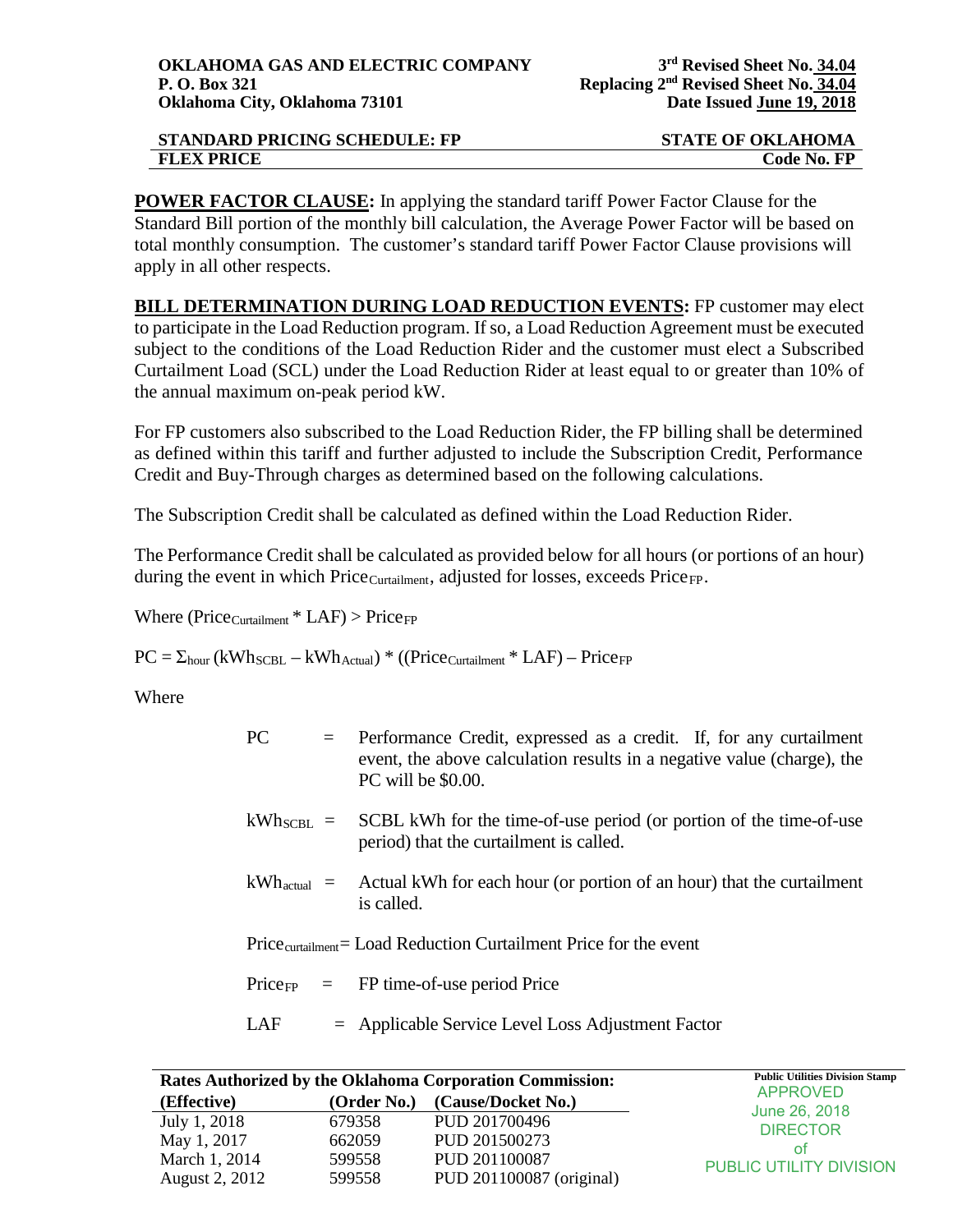| <b>STANDARD PRICING SCHEDULE: FP</b> | <b>STATE OF OKLAHOMA</b> |
|--------------------------------------|--------------------------|
| <b>FLEX PRICE</b>                    | Code No. FP              |

Special Condition:

For each curtailment event, Customers who have a Compliance Ratio (CR) equal to or greater than 80% will have the performance credit payment increased 10%.

Where:

 $CR = \sum_{hour} (kWh_{SCBL} - kWh_{actual})/kWh_{expected}$ 

kWhexpected = SCL\*Event duration in hours

The Buy-Through Charges shall be calculated as follows for all hours to which the buy-through provision applies as defined within the Load Reduction rider:

 $BTC = BTC$  on-peak hours  $+$   $BTC$  off-peak hours

Where:

| $BTC_{\text{on-peak hours}}$ =         |                 | $\Sigma_{\text{on-peak hour}}$ kWh <sub>Buy-Through</sub> * Price <sub>Curtailment</sub> * 2.0 * LAF                                                                                                       |
|----------------------------------------|-----------------|------------------------------------------------------------------------------------------------------------------------------------------------------------------------------------------------------------|
| $\text{BTC}_{\text{off-peak hours}}$ = |                 | $\Sigma_{\text{off-peak hour}}$ kWh <sub>Buy-Through</sub> * Price <sub>Curtailment</sub> * LAF                                                                                                            |
| Where:                                 |                 |                                                                                                                                                                                                            |
| $BTC$ <sub>on-peak</sub> hours         | $\equiv$        | Buy-Through Charge expressed as a charge for June 1<br>through September 30, from 12:00 p.m. until 8:00 p.m. local<br>time, excluding Saturdays, Sundays, Independence Day (as<br>observed) and Labor Day. |
| $BTC$ off-peak hours                   | $\equiv$        | Buy-Through Charge expressed as a charge for all hours not<br>defined as On-Peak.                                                                                                                          |
| $kWh_{\text{Buy-Through}}$             | $\!\!\!=\!\!\!$ | Buy-Through kWh respective to on-peak and off-peak periods<br>for each interval. The Buy-Through kWh value is calculated<br>in the following manner:                                                       |
|                                        |                 | If $(kWh_{\text{SCBL}} - kWh_{\text{actual}}) < 0$ ,<br>then $kWh_{\text{Buy-Throught}} = SCL$                                                                                                             |
|                                        |                 | If $0 < (kWh_{\text{SCBL}} - kWh_{\text{actual}}) < \text{SCL}$ ,<br>then $kWh_{\text{Buy-Throught}} = SCL - (kWh_{\text{SCBL}} - kWh_{\text{actual}})$                                                    |

| If $(kWh_{\text{SCBL}} - kWh_{\text{actual}}) > SCL$ , |  |  |
|--------------------------------------------------------|--|--|
|--------------------------------------------------------|--|--|

| Rates Authorized by the Oklahoma Corporation Commission: | <b>Public Utilities Division Stamp</b> |                          |                                  |
|----------------------------------------------------------|----------------------------------------|--------------------------|----------------------------------|
| (Effective)                                              | (Order No.)                            | (Cause/Docket No.)       | <b>APPROVED</b><br>June 26, 2018 |
| July 1, 2018                                             | 679358                                 | PUD 201700496            | <b>DIRECTOR</b>                  |
| May 1, 2017                                              | 662059                                 | PUD 201500273            | ΩŤ                               |
| March 1, 2014                                            | 599558                                 | PUD 201100087            | <b>PUBLIC UTILITY DIVISION</b>   |
| August 2, 2012                                           | 599558                                 | PUD 201100087 (original) |                                  |